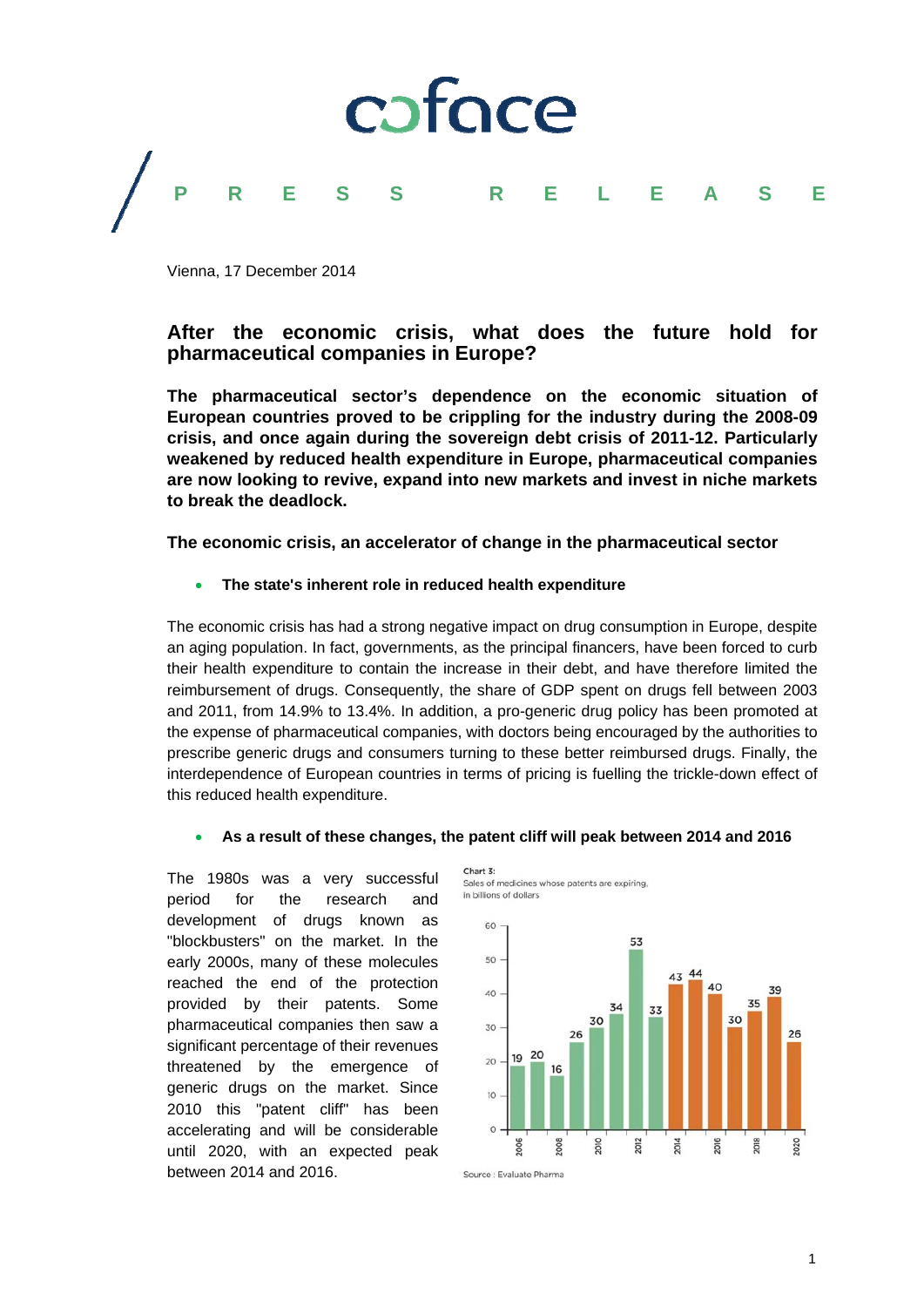

### **The birth of a new model focused on "pharmerging"**

#### **Faced with increasing regulation from the authorities in Europe…**

Today more than ever, public authorities are regulating the entire process of placing drugs on the market. This is illustrated by pricing policies such as "Value Based Medicine"  $\frac{1}{1}$ . Pharmaceutical companies now have to prove that, in addition to therapeutic effectiveness, a new molecule brings value to the patient in terms of quality of life.

These hurdles slow down the process of placing drugs on the market and are likely to reduce the reimbursement value of products of pharmaceutical companies, who are simultaneously facing the competitive force of generic drug manufacturers. Generics now account for over 50% of market share in terms of sales volumes (in 2013, the ratio was 46%-54% in favour of generic drugs). These generic drugs, which are created from molecules that have fallen into the public domain, do not have to bear the cost of R&D and can therefore be priced significantly lower than the original drugs.

#### **…new market segments need to be developed**

In order to boost their productivity, pharmaceutical companies are moving towards emerging countries, whose aging populations make them future growth markets. Furthermore, the latest health policies of newly industrialised countries are facilitating greater access to care.

*""Pharmerging" is becoming a new Eldorado for European pharmaceutical companies. Unlike developed countries, drug sales in emerging countries should experience double-digit annual growth by 2017. This potential will partially offset the effects of the budgetary restraint policies in Europe. Major industry groups are now gaining the growth they lacked in emerging countries",* explains Khalid Aït-Yahia, sector economist at Coface.

Another train of thought also being adopted by pharmaceutical companies is that of moving R&D to a smaller but better valued market. The niche of the most complex diseases is attracting strategic repositioning for the pharmaceutical sector. This highly targeted development involves diseases for which treatments are very expensive and often borne by governments. Pharmaceutical companies are planning their growth in complex treatment areas such as oncology, diabetes and cardiovascular diseases. In Europe, this prospect is becoming a reality for pharmaceutical companies thanks to close cooperation with major worldwide research centres, which are the main generators of fundamental research in understanding diseases that are difficult to treat.

## **MEDIA CONTACTS**

 

Michaela Wimmer – Communications Manager T. 01/515 54 540 – michaela.wimmer@coface.com

 $1$  VBM: the drug price and rate of reimbursement is set by the government depending on its medical effectiveness, which is laborious to determine.